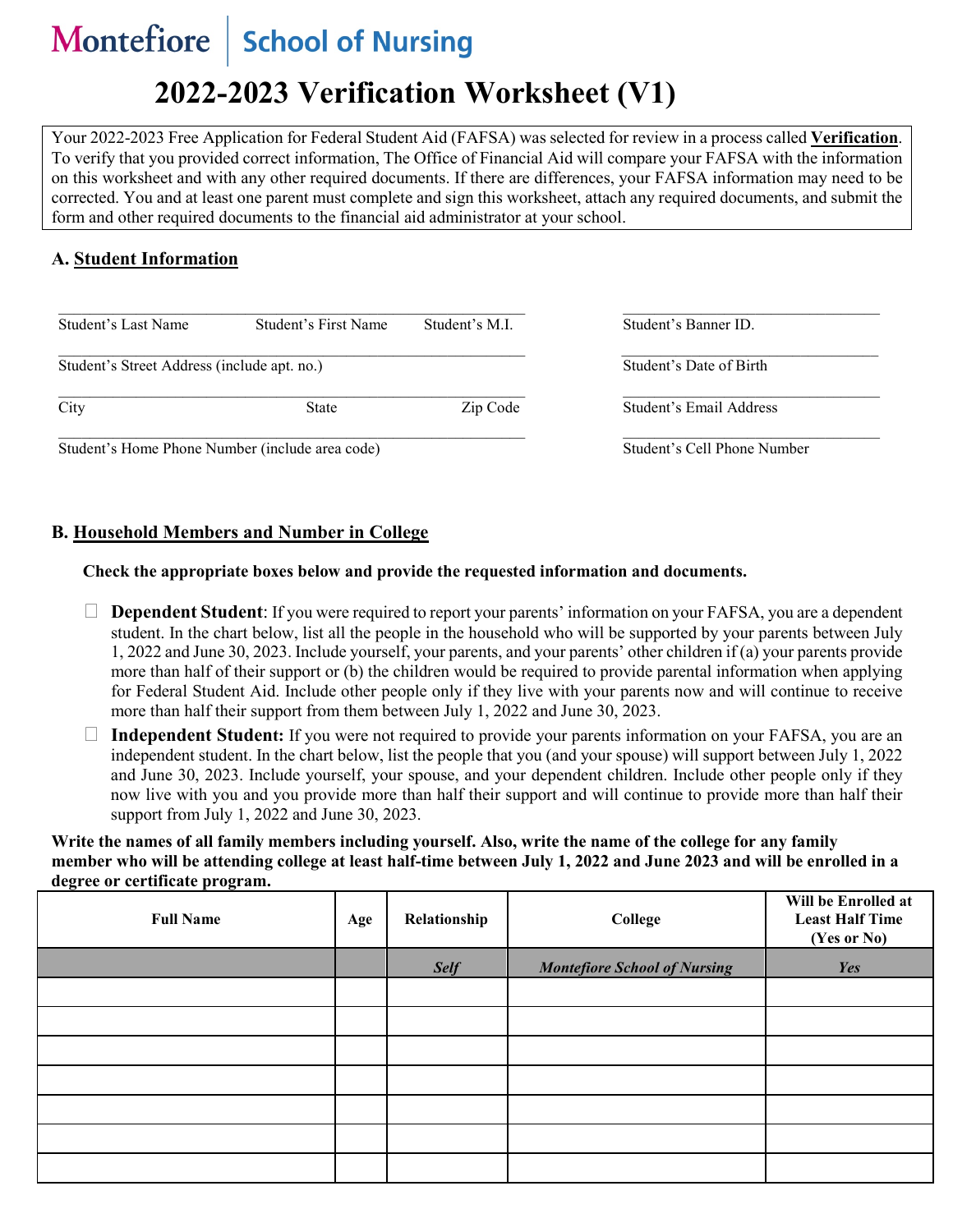## **C. Tax Forms & Income Information**

Complete this section if you and/or your parents filed or will file a 2020 IRS 2020 income tax return(s). The best way to verify income is by using the *IRS DRT* that is part of FAFSA on the Web at [www.FAFSA.gov](http://www.fafsa.gov/) A 2020 IRS Tax Return Transcript may be obtained through:

**Get Transcript by Mail** -go to [www.irs.gov](http://www.irs.gov/) and click on the "Get Your Tax Record." Click "Get Transcript by Mail." Make sure to request the "IRS Tax Return Transcript" and *NOT* the "IRS Tax Account Transcript." The transcript is generally received within 10 business days from the IRS's receipt of the online request.

**Get Transcript Online-** Go to [www.irs.gov,](http://www.irs.gov/) click "Get Your Tax Record." Click "Get Transcript Online." Make sure to request the "Return Transcript" and *NOT* the "Account Transcript". To use the Get Transcript Tool Online Tool, the user must have (1) access to a valid email address, (2) a text-enabled mobile phone (pay-as-you-go plans cannot be used) in the user's name, and (3) specific financial account numbers (such as credit card number or an account number for a home mortgage or auto loan). The transcript displays online upon successful completion of the IRS's two-step authentication. **Automated Telephone Request**- 1-800-908-9946. Transcript is generally received within 10 business days from the

IRS's receipt of the telephone request.

- **1.**
- $\Box$  a) Check here if you and/or your parent(s) successfully used the IRS Data Retrieval Tool.
- $\Box$  b) Check here if you are attaching your 2020 IRS Tax Return Transcript
- **2.** List Below any person who did not file taxes in 2020 but had income. Provide copies of all 2020 IRS W-2 forms issued to the student by their employees. Parents and students must also submit an IRS Verification of Non-filing request at [www.irs.gov/transcript](http://www.irs.gov/transcript)

| Employer's Name       | 2020 Amount Earned | IRS W-2 Provided? |
|-----------------------|--------------------|-------------------|
| Name of Non-tax filer | \$2,000.00         | Yes               |
|                       |                    |                   |
|                       |                    |                   |
|                       |                    |                   |
|                       |                    |                   |

**3.** Tax filers and non-tax filers must list any untaxed income received in 2020. Enter "0" if no funds were received.

| <b>Student</b><br>/Spouse | <b>FAFSA Questions 44 and/or 92</b>                                                                                                                                                                                                                           | Parent(s) |
|---------------------------|---------------------------------------------------------------------------------------------------------------------------------------------------------------------------------------------------------------------------------------------------------------|-----------|
| \$                        | Payments to tax -deferred pension and savings plans (paid directly or withheld from earnings), including, but not<br>limited<br>to amounts reported on the W-2 Form in Box 12a-12d, codes D, E, F, G, H, and S. Don't Include amounts<br>reported in code DD. |           |
| \$                        | IRA deductions and payments to self-employed SEP, SIMPLE, and Keogh and other qualified plans from<br>IRS Form 10 Schedulee $1 -$ total lines $28+32$                                                                                                         |           |
| \$                        | Tax Exempt interest income from IRS Form 1040 – line 2a.                                                                                                                                                                                                      |           |
| \$                        | Untaxed portions of IRA distributions from IRS Form 1040-line 4a minus line 4b. Exclude rollovers. If<br>negative, enter a zero here.                                                                                                                         |           |